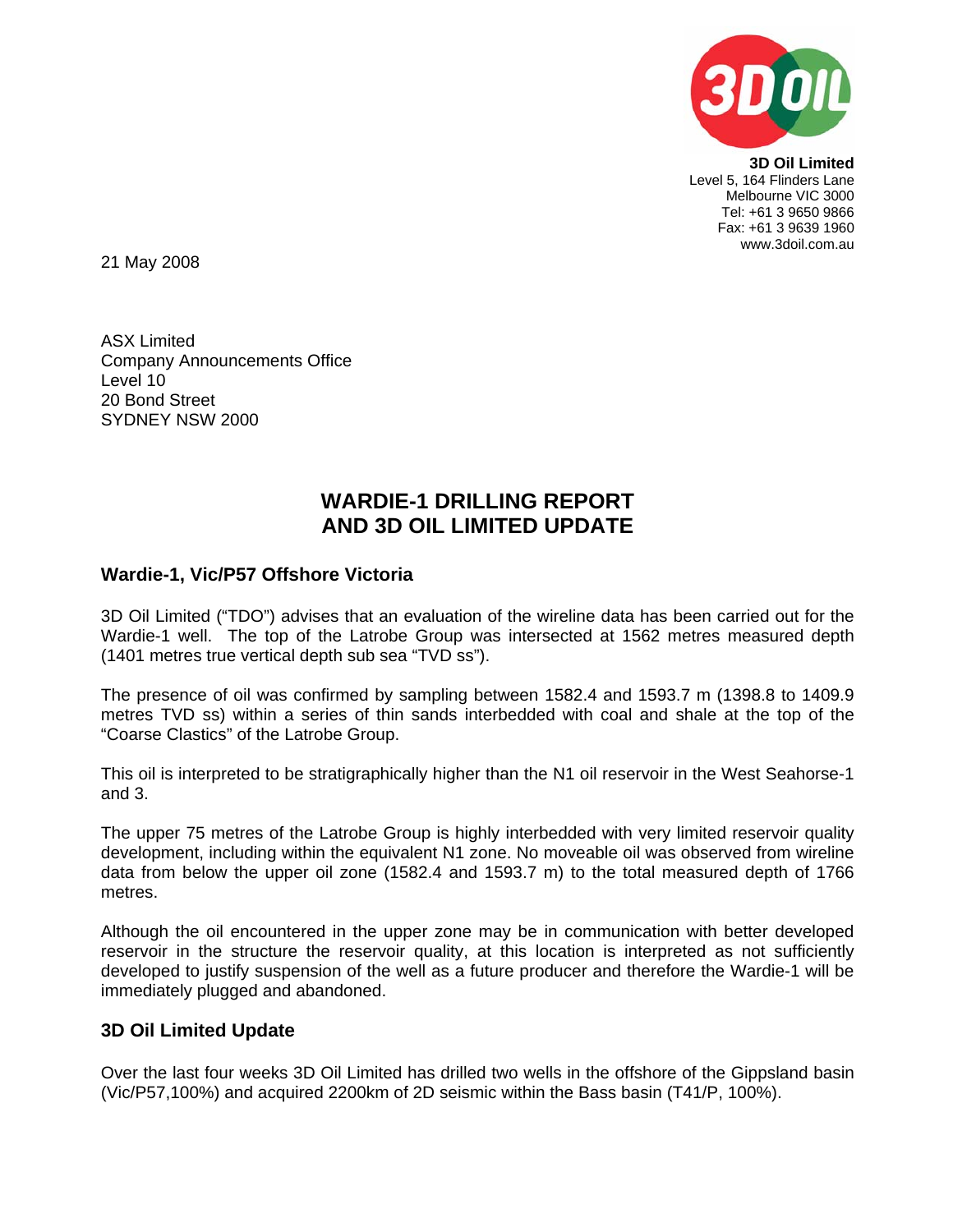Both projects were executed ahead of schedule and under budget. As a result 3D Oil Limited remains well-funded to pursue its next stage of development and should not require additional funding until any future exploration or development decisions are made.

The drilling campaign has resulted in the confirmation of the N1 oil column encountered in West Seahorse-1 and resulted in a more modern and reliable data set from West Seahorse-3. This well has been suspended as a future oil producer.

In the immediate future 3D Oil Limited plans to fully evaluate the information gained from West Seahorse-3 and Wardie-1 to determine the field's oil reserves and to optimise the design for any West Seahorse development.

The Wardie-1 well encountered moveable oil but unfortunately in poor quality reservoir. This well may highlight a previously unrecognized play in the Gippsland Basin.

Importantly the Wardie-1 well shows that the petroleum fairway extends further into Vic/P57 than previously demonstrated. 3D Oil Limited currently has a number of high quality prospects, predominantly traditional Gippsland proven plays. These include the Sea Lion prospect (prospective resource 20.7 MMbbl mid-case), a four way dip closure, top Latrobe structure neighbouring the Wardie feature. Geological interpretation indicates reservoir quality at the Top Latrobe in Sea Lion should be excellent.

3D Oil Limited will continue to evaluate its exploration portfolio in Vic/P57 to firm up a portfolio of prospects for future drilling.

With the acquisition of new seismic in T41/P the company will also map and mature the known leads into drillable prospects.

Exploration activity in the Bass basin has increased recently and the basin is now fully permitted.

Four seismic surveys are being recorded in the basin this year and 13 exploration wells will be drilled over the next three years. This represents the first, concerted, exploration effort in the basin with the benefit of modern, high quality data and has the potential to transform the region into a significant petroleum province.

3D Oil Limited has fulfilled its current work programme commitments in both Vic/P57 and T41/P and does not have any outstanding obligations.